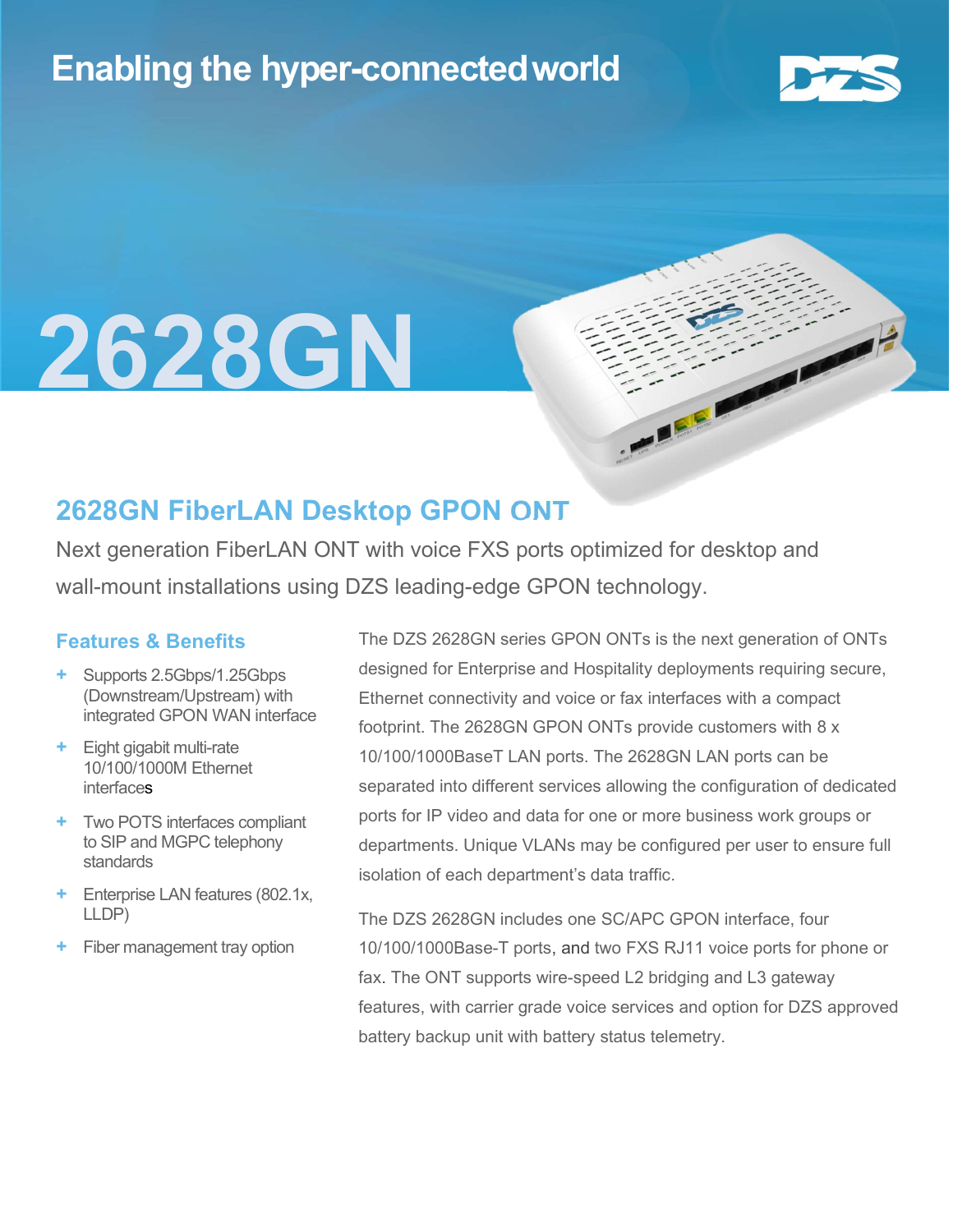# FiberLAN Desktop ONT 2628GN



#### Service Scenario

The FiberLAN GPON network consists of an Optical Line Termination (OLT) located in a central location, and a set of Enterprise grade Optical Network Terminals (ONTs). All Ethernet LAN ports can be separated into different services allowing the configuration of dedicated ports for IP video and data for one or more business work groups or departments. Unique VLANs may be configured per user to ensure full isolation of each department's data traffic.

With LLDP-MED support for voice VLAN advertisement, 802.1x authentication, and DZS Dynamic VLAN Mapping capability for handling complex sets of packet classification rules, operators can expertly manage traffic on each ONT LAN port to provide optimum customer experiences.

#### Key Service Attributes

- FSAN ITU-T G.984 GPON Class B+ compliant
- + Eight 10/100/1000MBase-T Ethernet ports, RJ45 supporting 1Gbps symmetrical services
- + Two voice ports, FXS interfaces compliant to ANSI or ETSI standards, SIP and MGCP
- + Support of Radius 802.1x, LLDP
- + IPTV multicast, IGMPv2 and IGMPv3 services
- + Any-port, Any-service data model
- + Traffic management including Q-in-Q tagging, 802.1Q VLANs, multiple subscriber VLANs, per-port rate limiting
- + 802.1p priority bits, DiffServ and priority ques based on services types.
- + OMCI and TR-069/TR-98 management
- + DZS Universal Service Provisioning (USP), ONT SNMP Client
- + Local Web UI, DZS CPE Manager feature set
- + +12 VDC power source, option for battery backup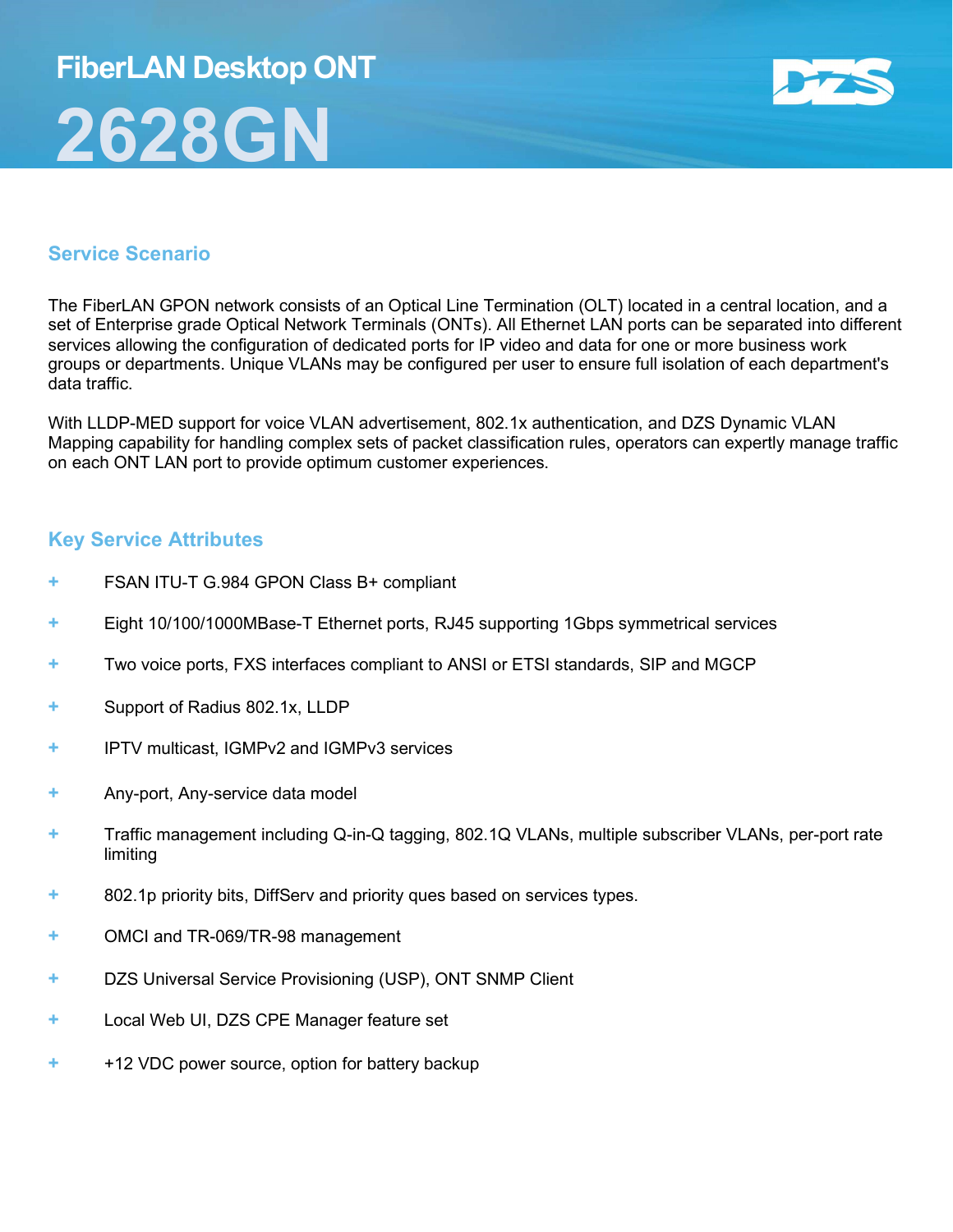## FiberLAN Desktop ONT

# 2628GN

## Product Specifications

#### Hardware

- + Dimensions
- Width: 10.3" (260mm) Depth: 6.1" (155mm) Height: 1.4" (35mm)
- + Weight 0.77 LB (0.35 kg)
- + 256GByte Flash Memory
- + 512GByte SDRAM (DDR3)
- + GPON WAN Interface
- + Capacity:2.5Gbps Down/1.25Gbps Up

#### Interfaces

- + WAN: 1 SC/APC port, GPON
- + LAN:8 ports 10/100/1000MBase-T Ethernet (RJ45)
- + Telephone: 2 ports 2-wire RJ11
- + Power: 1 2-pin barrel connector, 1 2x4 8-pin connector
- + LED Indicators
- + Recessed RESET button

#### **GPON**

- + Class B+ optics, 20km (12.4 miles), reach, max split 64
- + Maximum ODN Attenuation, +28.5 dB link budget
- + GPON Type B redundancy support
- + G.985 xPON co-existence filter
- + Transmitter, 1310nm, +0.5 to +5 dBm, DBF
- + Receiver, 1490nm, -28 dBm, APD/TIA
- + Forward Error Correction (FEC) per G.989.3
- + Dying Gasp

#### Ethernet LAN ports

- + Auto-MDI-X crossover control
- + Auto-Speed or manual selection
- + IEEE 802.3ab 1000Base-T
- + IEEE 802.3u 100Base-T
- + IEEE 802.3az EEE
- + IEEE 802.1x Authentication

#### Telephone

- + SIP (RFC 3261)
- + MGCP
- + Codec: G.711 (u-law and A-law), G.729B, G726
- + RENs per line: 5 maximum
- + Drop length: Residential short loop, 152.4 m (500 ft.)
- + Output max: 25mA
- + Ring voltage: 48Vrms @ 20/25 Hz

#### Quality of Service

- + HW-based internal IEEE 802.1p (CoS)
- + Strict Priority (SP)
- + 802.1Q(VLAN tag) QoS mapping ToS/CoS
- + 8 queues per port
- + Classified traffic can be tagged with VLAN ID and Ethernet Priority bit, and can be assigned to priority queues
- + Classify packets into different IEEE 802.1p priority queues according to DSCP values (RFC 2475)
- + The range of traffic shaping or rate-limit shall between 64 Kbps to the maximum port rate with 64kbps granularity. The accuracy error shall be less than ±10%.
- + DSCP IP CoS (RFC 2475)

#### Software Features

- + IEEE802.1D and IEEE802.1Q
- + Address learning with auto aging-L2/BPDU Filter
- + Support 2048 MAC learning addresses
- + Multiple T-CONTs/GEM ports per device
- + Flexible mapping between GEM port and T-CONT
- + Priority queues and scheduling on upstream
- + Activation with automatic discovered serial Number and password

#### IP Routing and Firewall

- + DHCP, Static-IP and PPPoE
- + NAT/NAPT
	- + DNS Proxy
	- + DHCP Server
	- + UPnP, plug and play

#### IPv6

- + IPv4 and IPv6 Dual-Stack-Lite
- + Bridged Mode (transparent pass thru of IPv6 frames)
- + IPv6 support of BRouted and PPPoE Bridged VLANs
- + DHCPv6 client and server
- + Router Advertisement on LAN-side interfaces
- + SLAAC for automatic acquisition of WAN-side IPv6 addresses and GW
- + CLI, HTTP and TR-069 management via IPv6

#### Environmental

- + Operating Temperature 5~140°F (-15~+60°C) Ex Temperature
- + Storage temperature -40~121°F (-40~85°C)
- + Operating humidity 5 to 95% (noncondensing)
- + Altitude: –200 to 10,000 feet (–61 to 3,048 m) above sea level

#### Powering

- + DC power, +12 VDC nominal, +10-16 VDC / 1.5A
- + Input power, 90-240VAC, 50/60Hz
- + Power consumption, ~8W maximum

#### Management

- + ITU-T 984.1/G988 compliant OMCI interface
- + CPE Manager Web UI
- + CLI over telnet
- + SNMP Client
- + TR-069, TR-104, TR-98
- + DZS Universal Service Provisioning
- + LED indications for status

#### **Compliance**

- + FCC Part 15 Class B
- + ICES-003 Class B
- + EN55022, EN55024
- + IEC 62368-1
- + FDA IEC 60825-1
- + RoHS 2015/863/EU